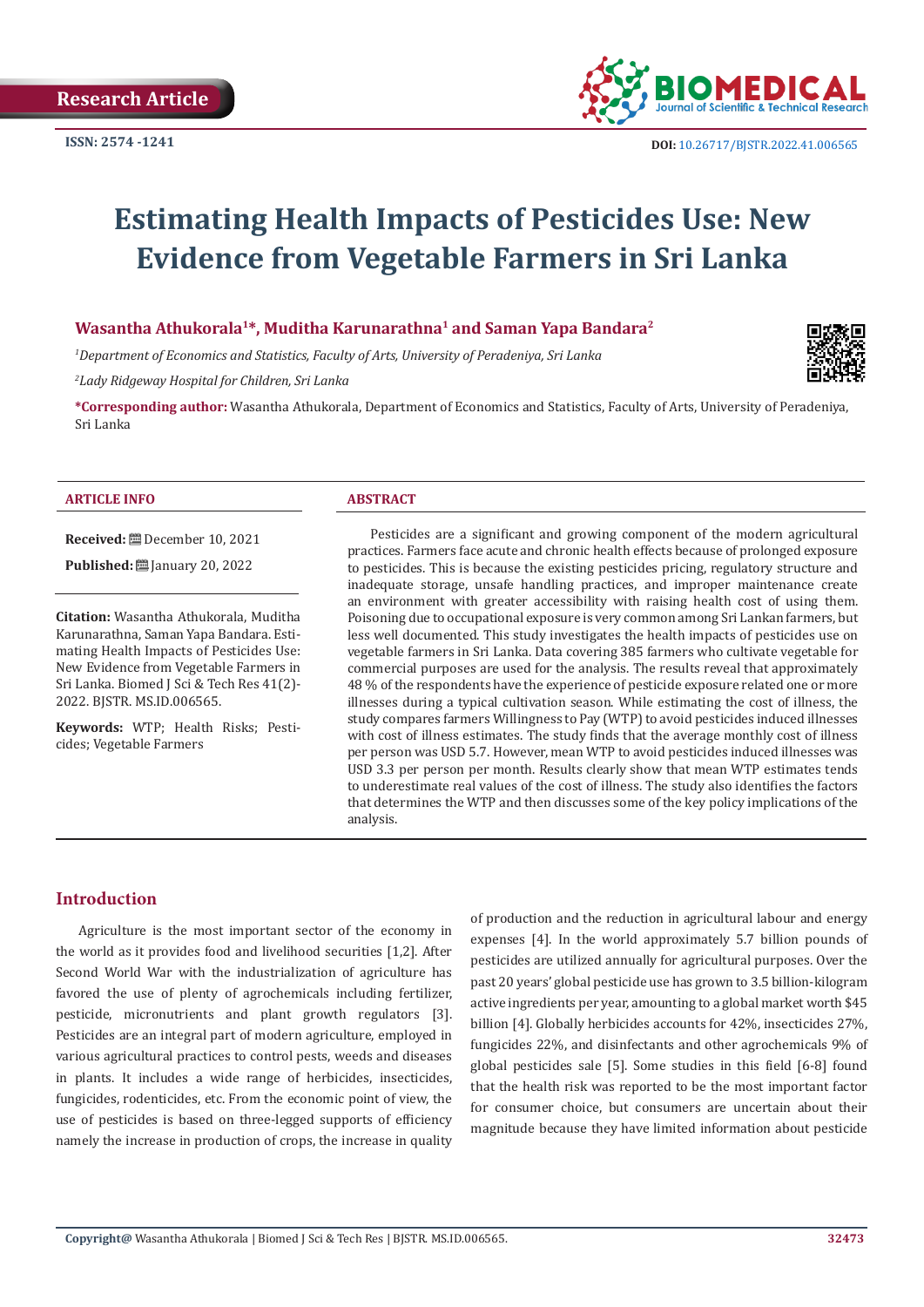concentrations, the cumulative toxicity of repeated exposure to trace quantities and the extent to which pesticides may be remove by washing, cooking and other treatment. There is visible parallel correlation between higher productivity and higher chemical input use which has resulted in number of environmental issues and health effects [3].

 Pesticides have been used for agricultural practices in Sri Lanka since the 1950s. Due to the positive trends observed via the scope and use of pesticides their import has grown over the years. Despite many advantages, there are some potential hazards and risks associated with pesticide use. In many developing countries like ours, very often small farmers are not competent enough to use highly toxic pesticides safely while protecting their health and quality of the environment. Some studies show that pesticides residues are found in food, drinking water, surface water, breast milk and urine [8,9]. Non-optimal and non-judicious use of pesticides may lead to the development of resistance in pests to pesticides in the long run and certain externalities like environmental pollution and health hazards.

In Sri Lanka vegetable growers commonly depend on pesticides, typically used in heavy doses. However, its heavy use in agriculture is likely to contaminate soils, ground and surface water and mainly increase health risk of farmers and consumers because of exposure to the pesticides used in agriculture. In Sri Lanka, studies using the cost-of-illness approach [3-10] have estimated that a farmer on average incurs a cost of around US \$ 97.58 annually in handling and spraying of pesticides. There are reports of health problems such a liver disorder, cancers often attributed to long-term exposing to pesticides as well as lung disorders and skin disorders associated with short term exposure, immune suppression, hormone disruption, diminished intelligence, reproductive abnormalities recorded by local health clinics [11]. Pesticide application in agriculture has obvious short-term economic benefits. They may reduce the cost of production or reduce crop loss due to pest or disease infection. However, it also cost to society in terms of health or environmental cost indirectly. Accordingly, the economic evaluation of health cost of pesticides is required to design effective rural health policies to reduce pesticide poisoning cases among the farming population. There are only few studies that have analyzed farmers' willingness to pay for reducing the health effects of pesticides in developing countries. In this context, this paper presents health impacts of pesticide use on vegetable farmers in Sri Lanka, while estimating the cost of illness. The objective is to assess farmers' willingness to pay to avoid pesticides related health impacts. The results of this study will assist in the design of programs or policies to effectively reduce the negative effects of pesticides usage in Sri Lanka.

# **Research Method and Data**

There is growing evidence to show that pesticide has negative effects on human health in crop production [3-7] In this context, some authors attempted valuing the risk of pesticides to human health and identified its short-run and long run effects. Meanwhile, other scholars [12-14] included the environmental component into cost analysis and found substantially higher environmental costs of pesticide risk than health costs. Exposure to pesticides can occur in many ways. Farmers and farm workers can be exposed to pesticides in agriculture through the treatment of crops, plants and grain stores. According to model available in the literature [15] an individual's well-being increases with aggregate consumption (C) and leisure (L) but is negatively affected by sick days (S).

$$
U = U\left(C, L, S; X_n\right) \tag{1}
$$

Where the utility is increasing in C and L while it is decreasing in S. X is a vector of individual characteristics capturing preferences for income, leisure and health [12]. The relationship between pesticides induced damage (D) and health outcomes (S) can be summarized into a dose-response function [8]. Assume that health outcomes is a function of pollution level (P) and averting expenditure (A).

$$
S = S(D, A; Xs)
$$
  
\n
$$
\partial S / \partial A < 0 \text{ and } \partial S / \partial D > 0
$$
\n(2)

It is expected that the number of sick days is negatively related with averting expenditure (A) while it is positively related with pesticides related damage level (D). Assume that the individual allocates his total time (T) between work (W) and leisure (L) and spend income on aggregate consumption, medical care and averting activities. Individuals choose the level of C, L and A to maximize utility subject to the following budget constraint [7].

$$
Y + w \big[ T - L - W(S) \big] = C + P_m M(S) + P_a A
$$
 (3)

Where Pm, Pa are price of medical care (M) and averting activities (A) respectively while w denotes wage rate [15] The price of a unit of the aggregate consumption good is normalized to one. This budget constraint assumes that individual allocate his time between work and leisure. According to the equation three, time allocation to work as well as medical care expenditure is expressed as a function of the number of sick days [12]. Using this simple utility maximization problem it is possible to identify the willingness to pay for a small change in pollution as follows:

$$
WTP = \frac{dS}{dD} \left[ w \frac{dW}{dS} + P_m \frac{dM}{dS} + Pa \frac{dA}{dS} - \frac{U_s}{\lambda} \right]
$$
(4)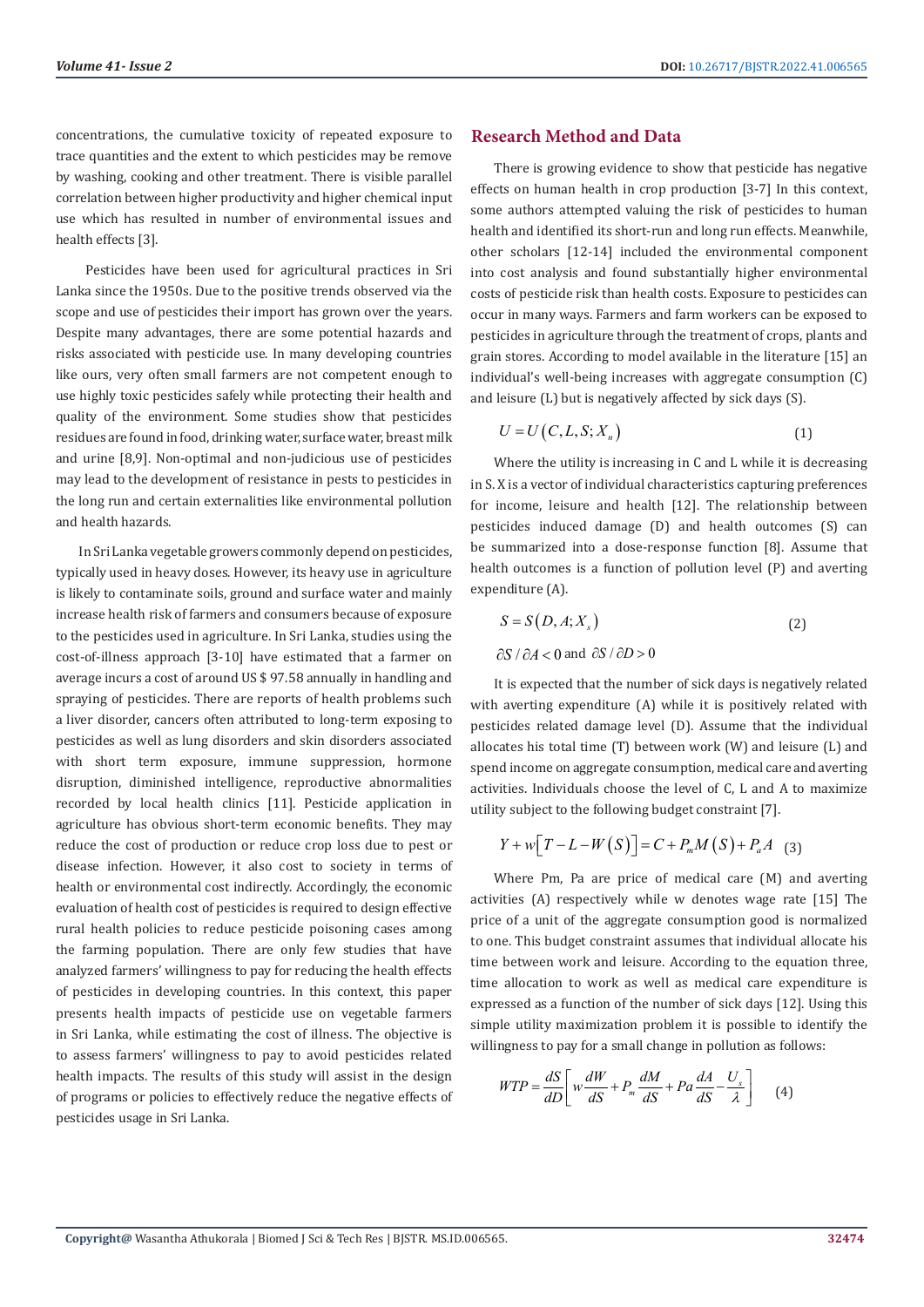According to Equation 4, WTP can be expressed as the product of the dose response function (dS/dD) times the marginal value of illness. The term in brackets is the marginal value of illness, broken down into its four main components [3]. Accordingly, marginal value of illness includes the values of marginal lost earnings (dW/ dS) which represents the opportunity cost of labour, marginal cost of medical expenditures (dM/dS) and of the marginal cost of the averting activities (dA/dS). In addition, WTP includes the disutility of illness (US/λ), converted into money value through dividing by the marginal utility of income [12]. This study uses this basic theoretical model to assess the willingness to pay to avoid pesticides induced illness in the study area.

The study also estimates the WTP compensation and compare it with the costs of illness estimates for the study group. Furthermore, it is also important to identify factors influencing WTP compensation. For this purpose, we use OLS and Tobit methods. A vector of explanatory variables is used in the regression analysis. This study includes variables such as medical expenditure, lost of earning, averting expenditure, income, education, age, family size and main occupation.

General specifications of the OLS and Tobit models are as follows:

$$
OLS - Y_i = X_i' \delta + \varepsilon_i
$$
\n<sup>(5)</sup>

$$
Tobit - Y_i = X_i' \beta + u_i \text{ if } RHS > 0
$$
  
= 0

The dependent variable Y indicating WTP compensation are a censored variable as some have said that there was no any harmful effects of pesticides uses to them. For example, the dependent variable is zero for household who have incurred zero costs. Xi denotes a vector of explanatory variables discussed above.

Data used in the study are primary data collected directly from farmers using structural questionnaires during the May and June in 2018. A total of 300 vegetable farmers in *Girandurukotte* in Badulla district were randomly selected for the survey. The survey covers information on input use, management practices, output level and other socio-economic information. The survey was carried out at household level including individual responses for health status, health expenditure, cultivation practices and education on pesticides induced illnesses in the area. In addition to that various socio-economic information and other details such as medical expenditure, averting activities… etc. were gathered at the same time. Village officers were discussed for the sake of validation of data acquired at household and individual level. Data were collected through face-to-face interview of the head of the house along with

any helping hands.

However, around 15 questionnaires had to be dropped out from the analysis as erroneous answers and some outliers were found. The questionnaire used in the survey was validated in a pilot survey and through focus group discussions. The final questionnaire was adjusted following the pilot survey and focus group discussions. The gathering of data was conducted by a trained group of researchers under the close supervision of the research team. The interviews took place in the interviewee's home. The participants were informed about the purpose of the study and provided verbal consent to take part in the study. A field supervisor reviewed the quality of the data gathered and entered it into a database for analysis.

### **Results and Discussion**

Main characteristics of individuals responding to survey are explained below. As the survey was carried out only on weekends, the response rate to every question was very high. Average age of the respondents is 45 years with a minimum of 24 and a maximum of 63 years. Majority of our sample was male respondents that accounts 83 per cent. The vegetable cultivation related employment is the main income source of the sample and 94 per cent is employed either their own vegetable farming or wage laborers in agriculture. Approximately 6 per cent of the respondents are engaged in various businesses or government sector jobs in the area. The mean monthly income of the respondents is Rs.29,300. No significant difference of income is found between vegetable farmers and other categories. This survey data reveals that 98 per cent of respondents cultivate vegetable for commercial purposes. However, of those approximately 92 per cent spray pesticides in their own farms while 8 per cent hires wage laborers for that purpose. It is evident that most respondents have obtained elementary and secondary education (27 per cent and 73 per cent respectively).

When considering the possible environmental issues of using pesticides for agricultural activities in these areas, approximately 53 per cent of respondents mentioned that the pesticides usage has severely caused to pollute the water in the area. Further, majority of respondents (76 per cent) agree that the usage of pesticides has resulted to disappear most of the environmentally friendly insects in the area. Most of the farmers (72 per cent) suggest that the Government must intervene to solve this problem through regulation while 20 per cent believe that people should get together and get it solved without third party intervention. However, around 8 per cent have mentioned that they do not have any idea about the solution. Further 84 per cent and 67 per cent of respondents are aware that the pesticides cause long term illness and even death respectively.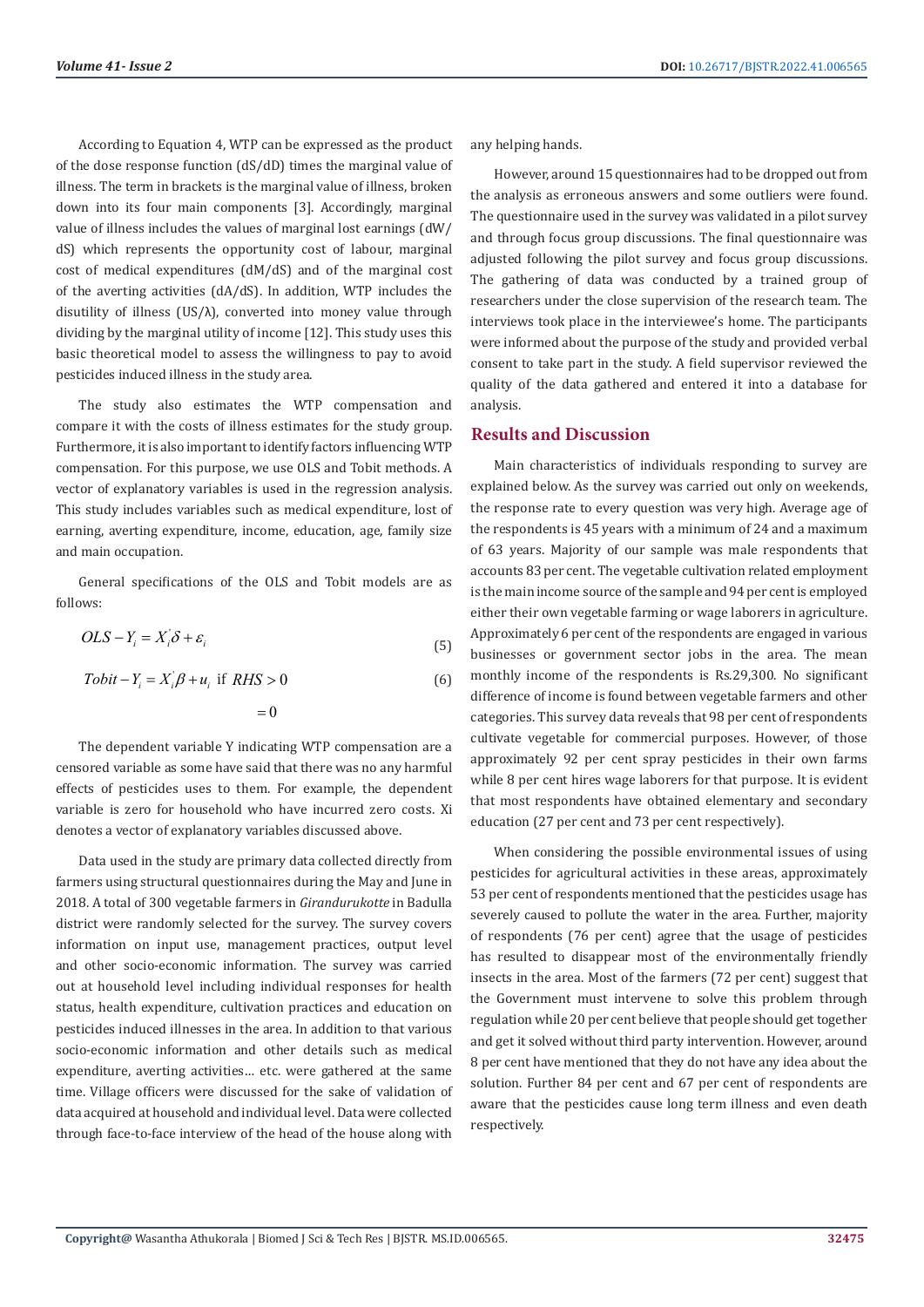Table 1 shows the summary statistics of the data used for the analysis. According to Table 1 average medical expenditure was USD 2.58 (month) per person and the average lost earning was USD 2.73 per person per month. Number of pesticides varieties used by the farmers varies from 3 to 9 while number of frequencies varies from 3 to 15 per month during a cultivation season. The general

information about other variables such as averting expenditure, household income, family size, number of sick days and mitigating expenditure can be significant determinants of WTP to avoid health risk. Therefore, descriptive statistics of all those variables are given in Table 1.

| Table 1: Descriptive statistics of the survey data. |  |  |
|-----------------------------------------------------|--|--|
|                                                     |  |  |

| <b>Variables</b>                                                                    | Mean  | <b>Minimum</b>   | <b>Maximum</b> |
|-------------------------------------------------------------------------------------|-------|------------------|----------------|
| Averting expenditure (monthly / USD)                                                | 0.38  | $\boldsymbol{0}$ | 1.75           |
| Lost earning (monthly / USD)                                                        | 2.73  | $\Omega$         | 16.22          |
| Medical expenditure (monthly / USD)                                                 | 2.58  | $\Omega$         | 8.27           |
| Income (monthly / USD)                                                              | 146.5 | 87.5             | 336            |
| Pesticide quantity used per month(litters)                                          | 4.25  | 2.25             | 16             |
| Number of pesticides varieties used                                                 | 5     | 2                | 9              |
| Number of frequencies (per month)                                                   | 8     | 3                | 15             |
| Direct exposure time (per day/hours)                                                | 2.3   | 0.3              | 4.3            |
| Number of self-reported symptoms                                                    | 4     | $\mathbf{0}$     | 6              |
| Family size                                                                         | 4     | $\mathbf{1}$     | 9              |
| Education (years)                                                                   | 10    | 6                | 16             |
| Age (years)                                                                         | 45    | 24               | 63             |
| Experience in vegetable farming (years)                                             | 16    | $\overline{4}$   | 28             |
| Sick days                                                                           | 3     | $\mathbf{0}$     | 6              |
| Gender: dummy, 1 if male, otherwise 0                                               | 0.83  | $\mathbf{0}$     | $\mathbf{1}$   |
| Main occupation: dummy, 1 if farming, otherwise 0                                   | 0.94  | $\mathbf{0}$     | $\mathbf{1}$   |
| Usage of recommended quantity of pesticides: dummy, 1 if<br>yes, otherwise 0        | 0.24  | $\mathbf{0}$     | $\mathbf{1}$   |
| Using protective measures when spraying pesticides:<br>dummy, 1 if yes, otherwise 0 | 0.18  | $\mathbf{0}$     | 1              |

Note: Farm income includes only direct income received by selling products and it does not include the value of home consumption. Average daily wage is USD 10 male and it is 7.5 for female worker.

Effects of exposure to pesticides generally fall into three main categories namely allergic, acute and delayed effects. Asthma, skin irritation and eye and nose irritation are called allergic that some workers develop a reaction after being exposed to a certain pesticide [8]. Acute effects may appear immediately after the exposure. Oral, inhalation, dermal and eye exposures are some of the acute effects are they can be cured if immediate attention is given [11-16]. Delayed effects also include developmental, reproductive and systemic effects for the human body. These are illnesses or injuries that persist over long periods and may not appear until several years after exposure to a pesticide. These includes production of tumors, cancer, kidney failure and changes in the genes or chromosomes [17].

Furthermore, the impacts of long-term exposure may affect to the reproductive system in men as well as women which results birth defects, miscarriage, infertility or sterility in men or women and impotence in men [18]. During the survey researchers explained about those three main categories and asked respondents to explain their experience about selected several illnesses such as asthma, skin irritation, eye and nose irritation, nausea or vomiting, diarrhoea, headache, loss of consciousness, and sore throat and/ or cough if they believe as a result of pesticides exposure. Figure 1 summarises those results.

The delayed effects may also result in making blood disorders such as anemia or an inability to coagulate, nerve or brain disorders such as paralysis, tremor, behavioral changes and brain damage, skin disorders such as rash, lung and respiratory disorders such as emphysema and asthma, and liver and kidney disorders such as jaundice and kidney failure [17-19]. Some of the long-term pesticide exposure that is linked to the development of depression and anxiety, hyperactivity disorder and cancer are possible. However, reliable data on those are not available in the country (Table 2).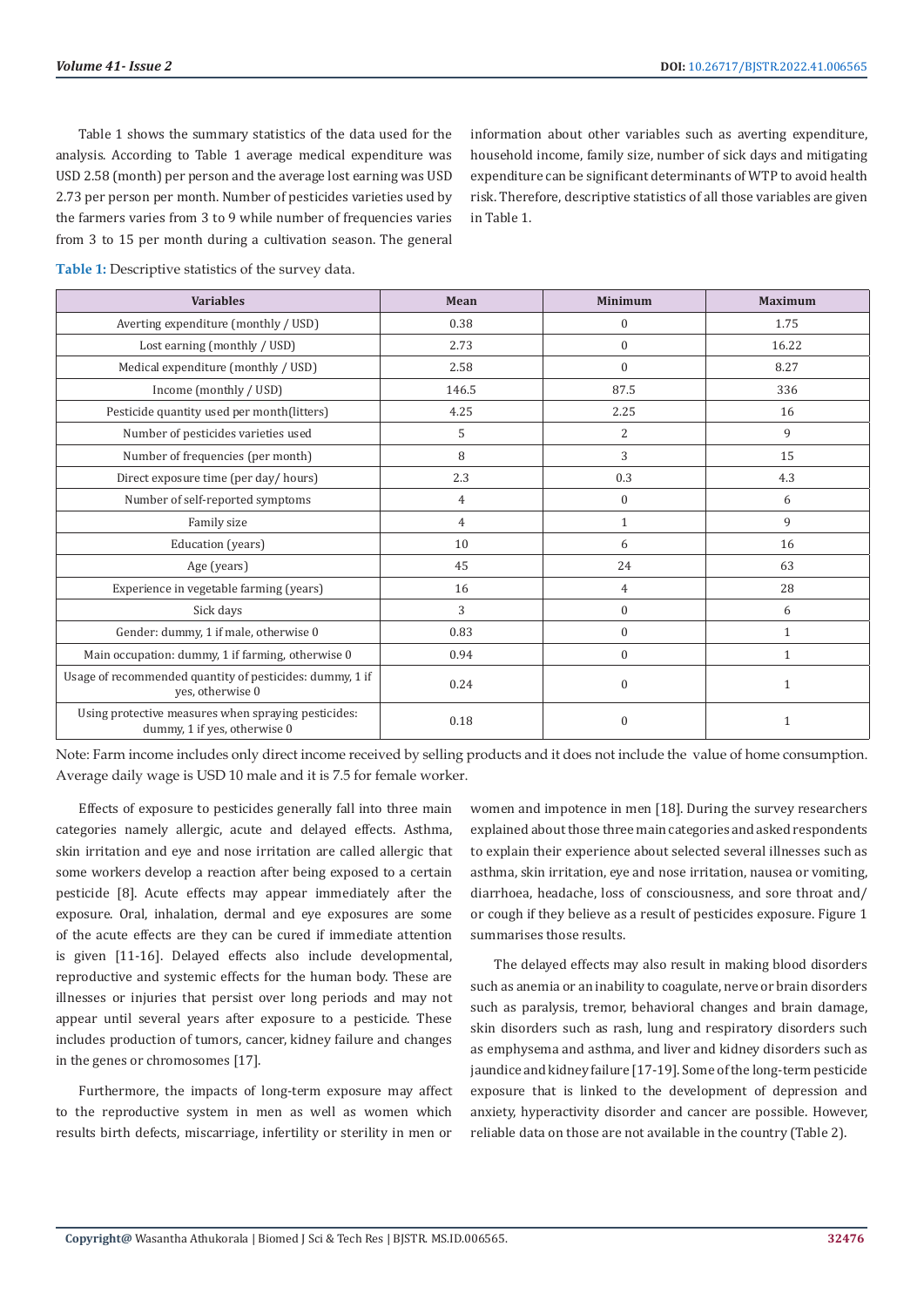

**Figure 1:** Different experience about the illness.

| Table 2: Costs of illness estimates under different scenario (Rs/per month). |  |  |  |  |
|------------------------------------------------------------------------------|--|--|--|--|
|                                                                              |  |  |  |  |

| <b>Scenario</b>   | <b>Average medical costs (USD)</b> | <b>Number</b>  | Percentage |
|-------------------|------------------------------------|----------------|------------|
| $A$ , $B$ and $C$ | 4.73                               | 6              | 2.11       |
| A and B           | 3.76                               | 12             | 4.21       |
| A and C           | 3.6                                | 8              | 2.81       |
| А                 | 2.74                               | $\overline{4}$ | 1.4        |
| B and C           | 1.73                               | 14             | 4.91       |
| B                 | 1.16                               | 10             | 3.51       |
| C                 | 0.38                               | 82             | 28.77      |
| Average           | 2.58                               |                | $\Omega$   |
| Zero Cost         |                                    | 149            | 52.28      |
| N                 |                                    | 285            | 100        |

Note: Monthly (during a season) total costs for farmers who have different experiences are reported in this table. Zero costs mean the residents who did not have any experience of the above cases over the last 3 months.

As the first step of the analysis, we considered the variation of cost to farmers who have different experiences of illnesses due to direct exposure to pesticides. The average cost was calculated for farmers classified as serious (A- hospitalisation), moderate (B - a doctor is consulted, but no hospitalisation is required) and mild cases (C - no visits to the doctor, yet medication is taken). Only the private costs due to illnesses arising from pesticides induced illness were sought in this study. The results show that approximately 3 per cent of respondents have mentioned that they have been suffering from pesticides induced ill health and have been hospitalized over the last cultivation season. Another 9 per cent has mentioned that they have taken medicine from doctors due to pesticides related ill health. Approximately 29 per cent of respondents have taken some kind of treatment for pesticides induced health issues. However, as the issues are not serious, they have not meet doctors.

A vegetable farmer may have experienced one, any two or all three of the above. As can be seen, there is considerable variation in the costs incurred for different categories. Table 2 shows that on a typical spraying day approximately 2 per cent of the vegetable farmers interviewed mentioned that they have undergone all three experiences related to pesticides induced illnesses. Further approximately 10 percent had the experience of at least two scenarios mentioned above. These figures are consistent with some of the previous studies in this field [3-12]. Further approximately 28 per cent of the interviewed farmers said that they have suffered from some form of acute illness and incurred costs during the day of using pesticides over the last three years. However, 52 per cent of the interviewed vegetable farmers said that they have not suffered any form of illness and did not incur any form of expenditure due to exposure to pesticides during the previous cultivation season.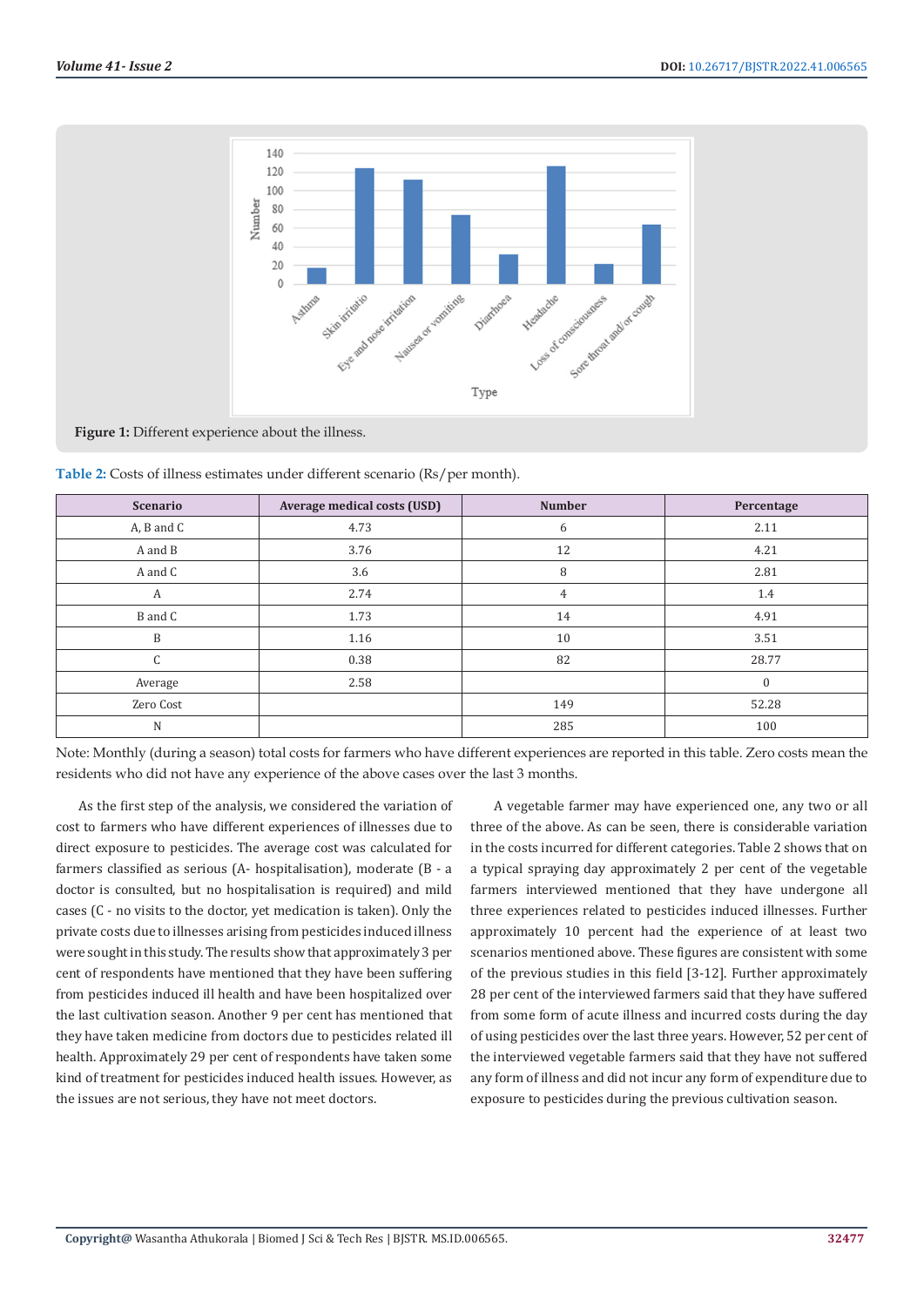In addition to the medical expenditure, loss in earnings from being unable to work is a large cost to the farmers [3]. In this context, the lost earnings of the farmers with different experiences of the illness is estimated. The estimated lost earnings and mitigating expenditure for different experiences is shown in Table 3. It is clear that the high medical costs as well as lost earnings are a direct

result of low levels of expenditure on averting activities. However, most of the farmers are not aware of the value of the labour costs since the market for labour does not function well in Sri Lanka. This is a problem encountered in markets that are not fully functioned (Table 4).

Table 3: Loss in earnings and mitigating expenditure (USD / per month).

|            | Scenario Lost earningsi | Averting expenditureii |
|------------|-------------------------|------------------------|
| A, B and C | 5.86                    | 0.12                   |
| A and B    | 4.3                     | 0.18                   |
| A and C    | 3.13                    | 0.26                   |
| А          | 2.34                    | 0.36                   |
| B and C    | 1.56                    | 0.4                    |
| B          | 1.17                    | 0.39                   |
| C          | 0.78                    | 0.99                   |
| Average    | 2.73                    | 0.39                   |
| N          | 285                     | 285                    |

Note:

i. Daily wage varies between USD 7.5 and Rs. 12 in different areas (it varies between male and female as well). However, USD 8.75 was used as the average daily wage rate. Accordingly, average hourly wage rate is USD 1.09.

ii. mitigating expenditure mainly includes costs incurred on wwearing protective clothing, wearing marks, wearing gloves and wearing shoes.

| <b>Scenario</b>   | <b>Number</b>  | <b>Total cost</b> | <b>WTP</b> | WTP/Cost ratio |
|-------------------|----------------|-------------------|------------|----------------|
| $A$ , $B$ and $C$ | 6              | 10.71             | 6.73       | 0.63           |
| A and B           | 12             | 8.24              | 5.63       | 0.68           |
| A and C           | 8              | 6.98              | 3.26       | 0.47           |
| А                 | $\overline{4}$ | 5.44              | 2.12       | 0.39           |
| B and C           | 14             | 3.69              | 2.29       | 0.62           |
| B                 | 10             | 2.72              | 1.86       | 0.69           |
| $\sqrt{2}$<br>U   | 82             | 2.15              | 1.11       | 0.51           |
| Average           |                | 5.7               | 3.28       | 0.57           |
| N                 |                | 285               | 100        |                |

**Table 4:** Comparison between WTP and cost of illness (USD/per month).

Note: Cost of illness estimates and WTP are calculated only farmers who have experience in any form of costs related to pesticides use. Last column gives the ratio between WTP and cost of illness.

The monthly labour cost of the farmers who have experiences of all three incidents are approximately 7.5 hours for farmers during the previous cultivation season. However, average monthly costs for the farmers due to loss of labour hours are USD 2.73 which is almost equal to the value of one day labour supply. Average labour lost for the entire sample is 3.5 hours and its cost equals Rs. 2.82. This means that during a typical cultivation season, every month farmers are losing approximately one third value of labour due to exposure to pesticides. In the sample area, spraying takes place every 2 to 7 days. However, it is evident that the extent of the precautions taken is low for all the farmers in the study area. One of the interesting observations of the data here is that the average monthly averting expenditure of the farmers who said that they had no cost or loss due to exposure to pesticides is more than double (USD 1 .96) the average of farmers who reported any form of expenditure. This show the value of using protective measures when spraying pesticides in their farms.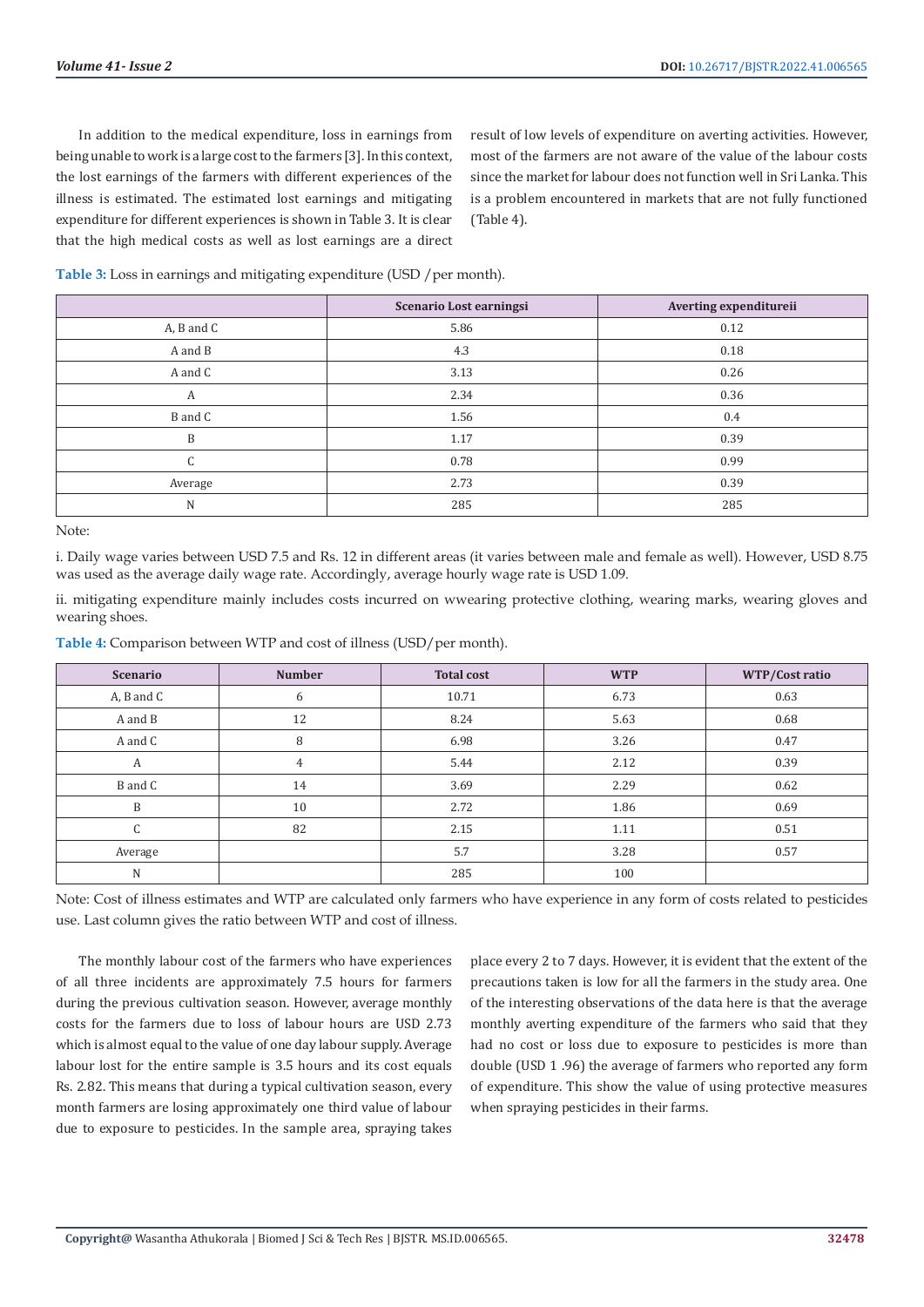One of the main purposes of this study is to estimate the WTP compensation with costs of illness estimates. Therefore, total cost of the pesticides related illness which include medical cost, lost earning and averting expenditure is estimated. Then estimated WTP under different scenarios is compared with the total costs. Estimated average WTP values to avoid pesticides induced illnesses are given in Table 4. It is interesting to see that hospitalized group, the average willingness to pay is approximately USD 4.43 per month in a typical cultivation season. The average willingness to pay of farmers who have at least one or more experiences with pesticide induced illness, but no hospitalization experience is approximately USD 1.75. Also, the results show that the WTP values are underestimating the true cost of pesticides induced illnesses. For the entire group average WTP is USD 3.28 while cost of illness is USD 5.7. This finding clearly shows that the farmers' valuation of their own illnesses is very low which may be a common characteristic among poor farmers with low opportunity costs of their working time.

As the final step of the analysis, we attempted to identify the factors affecting WTP compensation. Estimation results of the Tobit and OLS regression model are shown in Table 5. Each slope coefficient in the OLS model is a partial slope coefficient and measures the changes in the estimated unit change in the value of the given regressor holding other regressor constant. The coefficients in the OLS model are interpreted as the marginal impact of the right-hand side variable on the dependent variable. Accordingly, this result reveals that all variables except age and family size in the WTP function have turned out to be significance. The coefficients of all the variables have expected signs in this equation. Among all variable's medical expenditure, loss of earning, number of sick days and income have positively related with WTP while averting expenditure, usage of recommended quantity and experience related variables have negative signs. Although it is not rational to compare the Tobit and OLS results, the signs on the coefficients and their significance levels can be comparable. In addition, the relative magnitudes of the coefficients across variables in the Tobit model are comparable to the relative magnitudes of the OLS model. It is evident that almost all variables in two models have taken the similar signs while showing the similarities in terms of their significance coefficients (Table 5).

| <b>Variables</b>                   | <b>OLS: Coefficient</b> | <b>Tobit: Marginal effects</b> |
|------------------------------------|-------------------------|--------------------------------|
| Intercept                          | $-30.54(6.96)$ *        |                                |
| Averting expenditure (AVE)         | $-0.43(0.21)$ **        | $-0.92(0.15)$ *                |
| Lost in earning (LE)               | $0.09(0.05)$ **         | $0.03(0.01)$ **                |
| Medical expenditure (ME)           | $0.08(0.01)*$           | $0.09(0.04)$ *                 |
| Income (IN)                        | $0.07(0.01)*$           | $0.07(0.02)*$                  |
| Family size (FS)                   | 0.56(0.92)              | 6.58(7.59)                     |
| Experience (EX)                    | $-0.05(0.01)$ *         | $-0.06(0.03)*$                 |
| Sick days (SD)                     | 228.44(18.96)*          | 235.69(29.32) *                |
| Education (ED)                     | $108.61(43.52)$ *       | 79.71(23.21) *                 |
| Age (years) (AGE)                  | 0.40(0.73)              | 0.61(0.12)                     |
| Gender (G)                         | $241.23(20.07)$ *       | 246.93(21.19)*                 |
| Self-reported symptoms (SR)        | $164.06(16.29)$ *       | $184.11(17.82)$ *              |
| Main occupation (MO)               | 74.47(25.21) *          | 84.68(26.79) *                 |
| Usage of recommended quantity (UQ) | $-48.411(25.82)$ **     | $-34.14(29.14)$                |
| $R^2$                              | 0.66                    |                                |
| Adjusted $R^2$                     | 0.64                    |                                |
| Pseudo $R^2$                       |                         | 0.16                           |
| $\mathbf N$                        | 285                     | 285                            |

**Table 5:** Results of OLD and Tobit models.

Note:

i. Standard errors are shown in brackets. \* and \*\* Denotes the significant variables under 5% and 10% level of significance respectively.

ii. A- OLS estimators are with robust standard errors.

iii. Marginal effects on the latent dependent variable are reported for the Tobit model.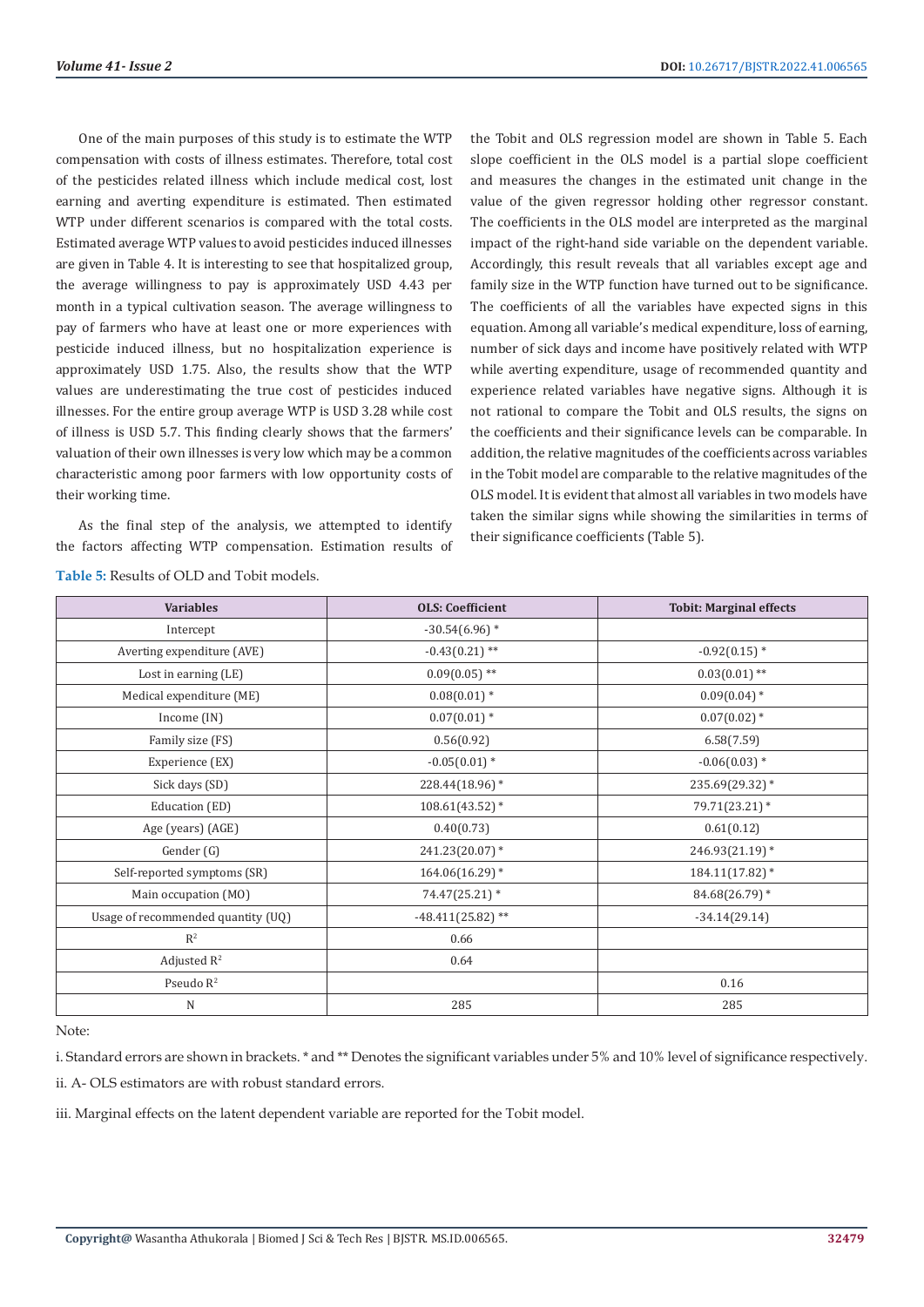Among the significant variables under different significant level, medical expenditure and loss in earning have positive effects on the WTP while averting expenditure has negative effects on it. The negative sign of the averting expenditure variable confirms that the households who spend more on protective measures are less likely to pay as their probability of getting sick is less. Insignificant age suggests that willingness to accept for bearing existing health risks was independent from peoples' age. When analyzing the qualitative data on peoples' expectation about the future possible environmental risk that may be arisen from excessive usage of pesticides, it is found that majority of farmers (76%) are aware of them. Most farmers mentioned (67%) that environmental damage like water pollution and damage to environmentally friendly insects are possible due to extensive use of pesticides by farmers in the study area [20-22].

# **Conclusion and Policy Implication**

This study calculates the amount of money which vegetable farmers are willing to pay for avoiding the prevailing level of health risk and compare the mean WTP with costs of illness estimates. Data were collected covering a sample of 285 vegetable farmers who are cultivating vegetable for mainly commercial purposes in *Giradurukotte* in Badulla district in Sri Lanka. In addition to estimate the WTP and costs of illness estimates, OLS and Tobit regression model estimates determinants of household willingness to pay for avoiding pesticides induced health risk. Results showed that the average monthly cost of illness which includes medical expenditure, loss earning and averting activities was USD 5.7 per person. However, we find that the monthly mean willingness to pay for avoiding existing health risk as USD 3.28 per person. It clearly shows that the, willingness to pay value underestimate the reality confirming the previous studies. However, peoples' understanding about the exogenous factors including future expectation as well as loss earning of them can have significant impact of making divergence between those two. As a result, policy-oriented research covering some of the excluded variables in our model in this field is needed to a better understanding of the problem. We also found that medical expenditure, lost earning, averting expenditure and income are some of the significant determinants of willingness to pay. This general result about the underestimation of WTP drawn from our study follows that of the results of many other contingent valuation studies reported in the literature.

It is evident that no previous study has done this type of analysis comparing the results of WTP and costs of illness for vegetable farmers in Sri Lanka. This study provides strong evidence that pesticide use in Sri Lanka results in a very high cumulative incidence rate of acute pesticide poisonings resulting in a huge social welfare loss every year. Unlike previous studies on acute pesticide poisoning incidence, this study dealt with a number of economics issues for the farming community. The findings by descriptive analysis of the data show that the reasons for the resulting adverse health effects are weak regulation, the low hazard awareness of users, inadequate use of personal protective equipment, lack of proper care during application and the use of highly toxic pesticides.

### **References**

- 1. [Wilson C \(2005\) Exposure to pesticides, ill-health and averting](https://www.researchgate.net/publication/24120167_Exposure_to_pesticides_ill-health_and_averting_behaviour_Costs_and_determining_the_relationships) [behaviour: costs and determining the relationships. International](https://www.researchgate.net/publication/24120167_Exposure_to_pesticides_ill-health_and_averting_behaviour_Costs_and_determining_the_relationships) [Journal of Social Economics 32\(12\): 1020-1034.](https://www.researchgate.net/publication/24120167_Exposure_to_pesticides_ill-health_and_averting_behaviour_Costs_and_determining_the_relationships)
- 2. [Kumar M \(2019\) Bioremediation of water containing pesticides by](https://www.sciencedirect.com/science/article/abs/pii/S0048969719360760) [microalgae. Science of the Total Environment 707: 1360.](https://www.sciencedirect.com/science/article/abs/pii/S0048969719360760)
- 3. [Athukorala W, Wilson C, Robinson T \(2012\) Determinants of health costs](https://onlinelibrary.wiley.com/doi/abs/10.1111/j.1477-9552.2011.00326.x) [due to farmers' exposure to pesticides: an empirical analysis. Journal of](https://onlinelibrary.wiley.com/doi/abs/10.1111/j.1477-9552.2011.00326.x) [Agricultural Economics 63\(1\): 158-174.](https://onlinelibrary.wiley.com/doi/abs/10.1111/j.1477-9552.2011.00326.x)
- 4. [Pretty J, Bharucha ZP \(2015\) Integrate pest management for sustainable](https://www.mdpi.com/2075-4450/6/1/152) [intensification of agriculture in Asia and Africa. Journal of Biological](https://www.mdpi.com/2075-4450/6/1/152) [Science 6\(1\): 152-182.](https://www.mdpi.com/2075-4450/6/1/152)
- 5. [Alavanja MCR, Sandler DP, McMaster SB, Zahm SH, McDonnell CJ, et](https://pubmed.ncbi.nlm.nih.gov/8732939/) [al. \(1996\) The Agricultural Health Study. Environ Health Perspective](https://pubmed.ncbi.nlm.nih.gov/8732939/) [104\(4\): 362-369.](https://pubmed.ncbi.nlm.nih.gov/8732939/)
- 6. [Hammit K \(1990\) Risk perception and food choice: An exploratory](https://pubmed.ncbi.nlm.nih.gov/2173046/) [analysis of organic vs conventional produce buyers. Journal of Risk](https://pubmed.ncbi.nlm.nih.gov/2173046/) [Analysis 10\(3\): 367-374.](https://pubmed.ncbi.nlm.nih.gov/2173046/)
- 7. [Athukorala W, Wilson C \(2016\) Distributional impacts of irrigation](https://ideas.repec.org/a/spr/envpol/v19y2017i1d10.1007_s10018-015-0139-9.html) [induced agricultural development in a semi-subsistence economy: new](https://ideas.repec.org/a/spr/envpol/v19y2017i1d10.1007_s10018-015-0139-9.html) [evidence. Environmental Economics and Policy Studies 19\(1\): 59-75.](https://ideas.repec.org/a/spr/envpol/v19y2017i1d10.1007_s10018-015-0139-9.html)
- 8. [Atreya K, Johnsen F, Sitaula B \(2012\) Health and environmental costs of](https://www.researchgate.net/publication/225765599_Health_and_environmental_costs_of_pesticide_use_in_vegetable_farming_in_Nepal_Environment) [pesticide use in vegetable farming in Nepal. Environ Dev Sustain 14\(4\):](https://www.researchgate.net/publication/225765599_Health_and_environmental_costs_of_pesticide_use_in_vegetable_farming_in_Nepal_Environment) [477-493.](https://www.researchgate.net/publication/225765599_Health_and_environmental_costs_of_pesticide_use_in_vegetable_farming_in_Nepal_Environment)
- 9. [Whitehorn PR, O'Connor S, Wackers FL, Goulson D \(2012\) Neonicotinoid](https://pubmed.ncbi.nlm.nih.gov/22461500/) [pesticide reduces bumble bee colony growth and queen production.](https://pubmed.ncbi.nlm.nih.gov/22461500/) [Science 336\(6079\): 351-352.](https://pubmed.ncbi.nlm.nih.gov/22461500/)
- 10. [Wilson C \(2002\) Pesticide avoidance: Results from a Sri Lankan](https://espace.library.uq.edu.au/view/UQ:68699) [study with health policy implications. Advances in the economics of](https://espace.library.uq.edu.au/view/UQ:68699) [environmental resources, Economics of pesticides. sustainable food](https://espace.library.uq.edu.au/view/UQ:68699) [production and organic food markets 4: 231-258.](https://espace.library.uq.edu.au/view/UQ:68699)
- 11. [Vinson F, Merhi M, Baldi I, Raynal H, Gamet Payrastre L \(2011\) Exposure](https://pubmed.ncbi.nlm.nih.gov/21606468/) [to pesticides and risk of childhood cancer: a meta-analysis of recent](https://pubmed.ncbi.nlm.nih.gov/21606468/) [epidemiological studies. Occup Environ Med 68\(9\): 694-702.](https://pubmed.ncbi.nlm.nih.gov/21606468/)
- 12. [Antle JM, Pingali PL \(1994\) Pesticides, productivity, and farmer health:](https://onlinelibrary.wiley.com/doi/abs/10.2307/1243654) [a Philippine case study. American Journal of Agricultural Economics](https://onlinelibrary.wiley.com/doi/abs/10.2307/1243654) [76\(3\): 418- 430.](https://onlinelibrary.wiley.com/doi/abs/10.2307/1243654)
- 13. [Brethour C, Weersink A \(2001\) An economic evaluation of the](https://www.niehs.nih.gov/research/resources/eheaNIEHS/ehea/resources/page782832.cfm) [environmental benefits from pesticide reduction. Agricultural](https://www.niehs.nih.gov/research/resources/eheaNIEHS/ehea/resources/page782832.cfm) [Economics 25: 219-226.](https://www.niehs.nih.gov/research/resources/eheaNIEHS/ehea/resources/page782832.cfm)
- 14. [Cuyno LCM, Norton GW, Rola A \(2001\) Economic analysis of](https://www.researchgate.net/publication/4740623_Economic_analysis_of_environmental_benefits_of_integrated_pest_management_A_Philippine_case_study) [environmental benefits of integrated pest management: A Philippine](https://www.researchgate.net/publication/4740623_Economic_analysis_of_environmental_benefits_of_integrated_pest_management_A_Philippine_case_study) [case study. Agricultural Economics 25\(2-3\): 227-233.](https://www.researchgate.net/publication/4740623_Economic_analysis_of_environmental_benefits_of_integrated_pest_management_A_Philippine_case_study)
- 15. [Harrington W, Portney PR \(1987\) Valuing the benefits of health and](https://www.sciencedirect.com/science/article/abs/pii/0094119087900520) [safety regulation. Journal of Urban Economics 22\(1\): 101-112.](https://www.sciencedirect.com/science/article/abs/pii/0094119087900520)
- 16. [Rosenstock L, Keifer M, Daniell WE, McConnell R, Claypoole K \(1991\)](https://pubmed.ncbi.nlm.nih.gov/1676786/) [Chronic central nervous system effects of acute organophosphate](https://pubmed.ncbi.nlm.nih.gov/1676786/) [pesticide intoxication. The Pesticide Health Effects Study Group. Lancet](https://pubmed.ncbi.nlm.nih.gov/1676786/) [338\(8761\): 223-227.](https://pubmed.ncbi.nlm.nih.gov/1676786/)